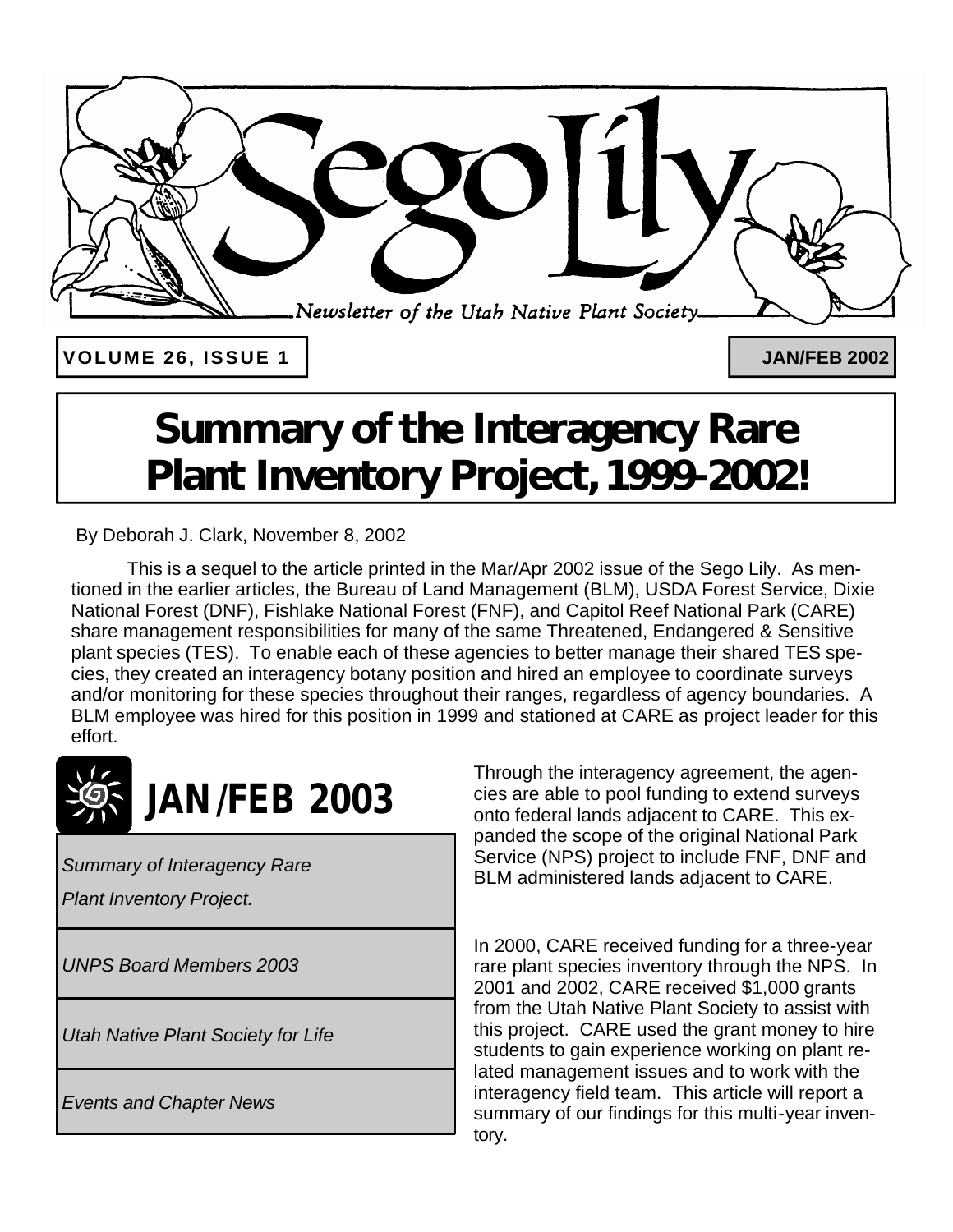## **The study**

The primary purposes of this project were to; (1) conduct intensive surveys for rare endemic plant species on potential habitat within and adjacent to CARE, and (2) determine potential for impact by visitor, recreational or livestock use if possible. In addition, the team continued surveys for two Forest Service species, Arizona Willow (*Salix arizonica*) on FNF and Angell's cinquefoil (*Potentilla angelliae*) on DNF. During all field surveys, teams looked for other TES species when they were in appropriate habitats.

## **Results and Conclusions**

Work accomplished in 1999 was included in this article since that year marks the beginning of the interagency agreement and of survey efforts connected with that agreement. Many of the species targeted for surveys with the NPS rare plant inventory project were also considered in 1999. Some of the target species were recorded for the first time on FNF, DNF and CARE, confirming that more work needs to be done before individual species ranges and niches are completely understood and described.

To ensure proper plant identification and increase accuracy, surveys were conducted for the target species from March through September when the majority of plants were in full bloom. Fieldwork began in the early spring at lower elevations and as the season progressed, moved to higher elevations thus ensuring proper search times for each species.



Each area was surveyed by walking meandering transects through all accessible areas and/or by using binoculars to search cliffs.

Over the past four years (1999-2002), 32 TES plant species were recorded during this project (Table 1). Eight of these species are federally listed Threatened or Endangered, and one is a Candidate for fed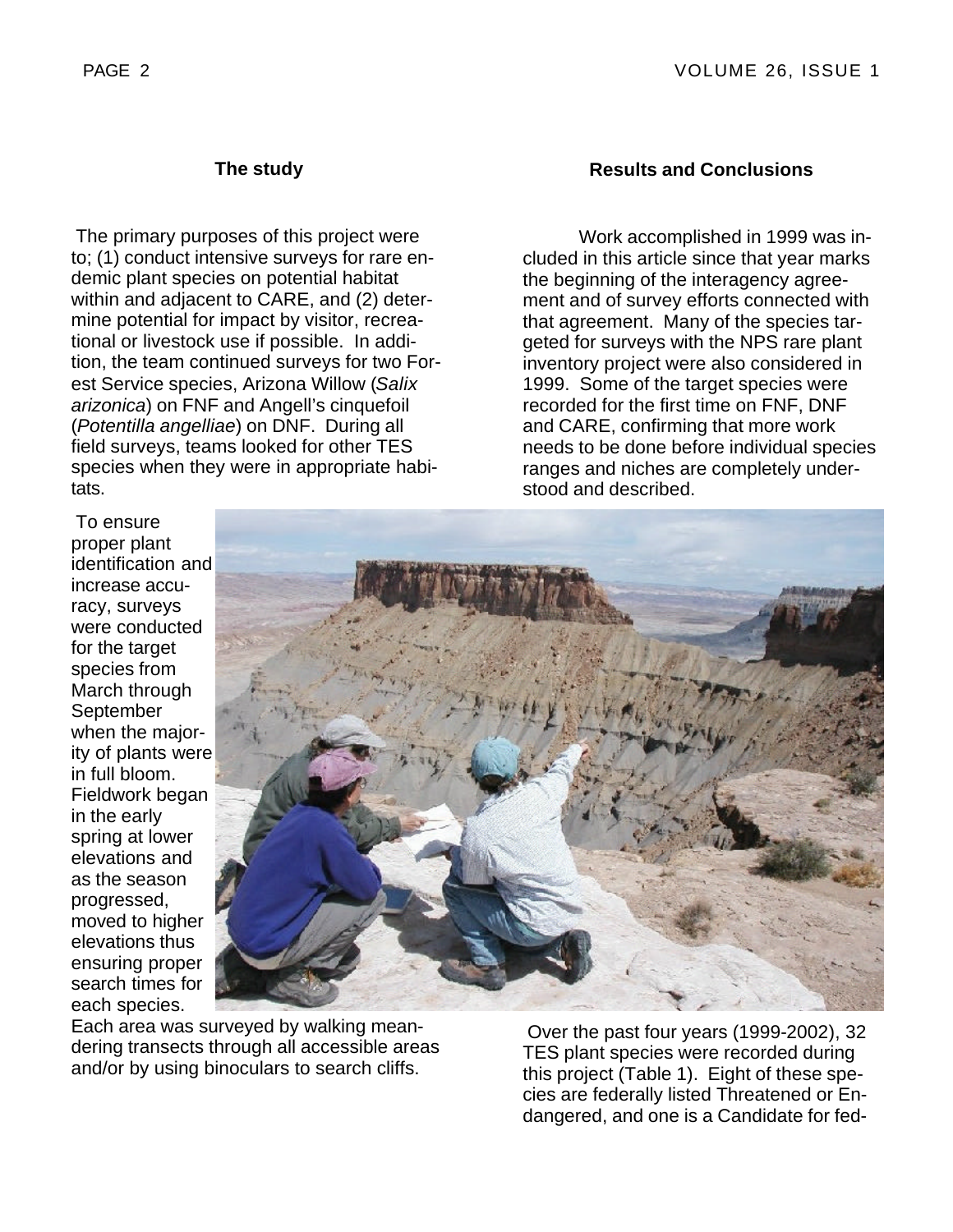eral listing. The remaining 23 Sensitive species are considered Global - G1 or 2/State - S1 or 2/Variety - T1 or 2 ranking by the Utah Natural Heritage Program. This ranking is defined as: G1/S1/T1 - critically endangered throughout its range, extremely rare (5 or fewer occurrences) and; G2/S2/T2 endangered throughout its range, imperiled globally/statewide because of rarity with only 6 to 20 known occurrences.

#### *For more information:*

*Deborah J. Clark,Bureau of Land Management, Richfield Field Office, 150, East 900 North, Richfield, Utah 84701*

During the past four years, nearly

70,000 acres of federally managed lands were surveyed for the TES plants listed in Table 1, including approximately 28,700 acres on CARE, 16,600 acres on BLM, 10,450 acres on DNF and 13,200 acres on FNF. This acreage represents the



area walked by the field team during their surveys. Over 400 new sites of rare plant species were recorded during the past four years. Many of the species are more common than previously thought. Sufficient data were gathered to propose delisting

these plants are protected and will assist in predicting which areas may contain additional occurrences. Results from this project will also help in determining which species should be monitored to find out if any human activities affect them.

one of the federally listed Threatened species and this process will be pursued in 2003 with the U.S. Fish and Wildlife Service.

The total contributed funds for this project from all partners (from 1999 through 2002) was \$359,300. The following partners contributed: NPS \$199,200; BLM \$93,800; FNF \$39,300; DNF \$13,000; Capitol Reef Natural History Association \$12,000; and Utah Native Plant Society \$2,000.

One of the primary benefits of this project was its' multi-agency approach to dealing with TES species throughout their ranges regardless of agency boundaries. Information gathered during this project enables the participating agencies to meet Congress' intent under the ESA, comply with federal

management policies, and address **Government** Performance and Results Act goals. Knowledge gained about these species and their specific habitat requirements enables federal land managers to ensure that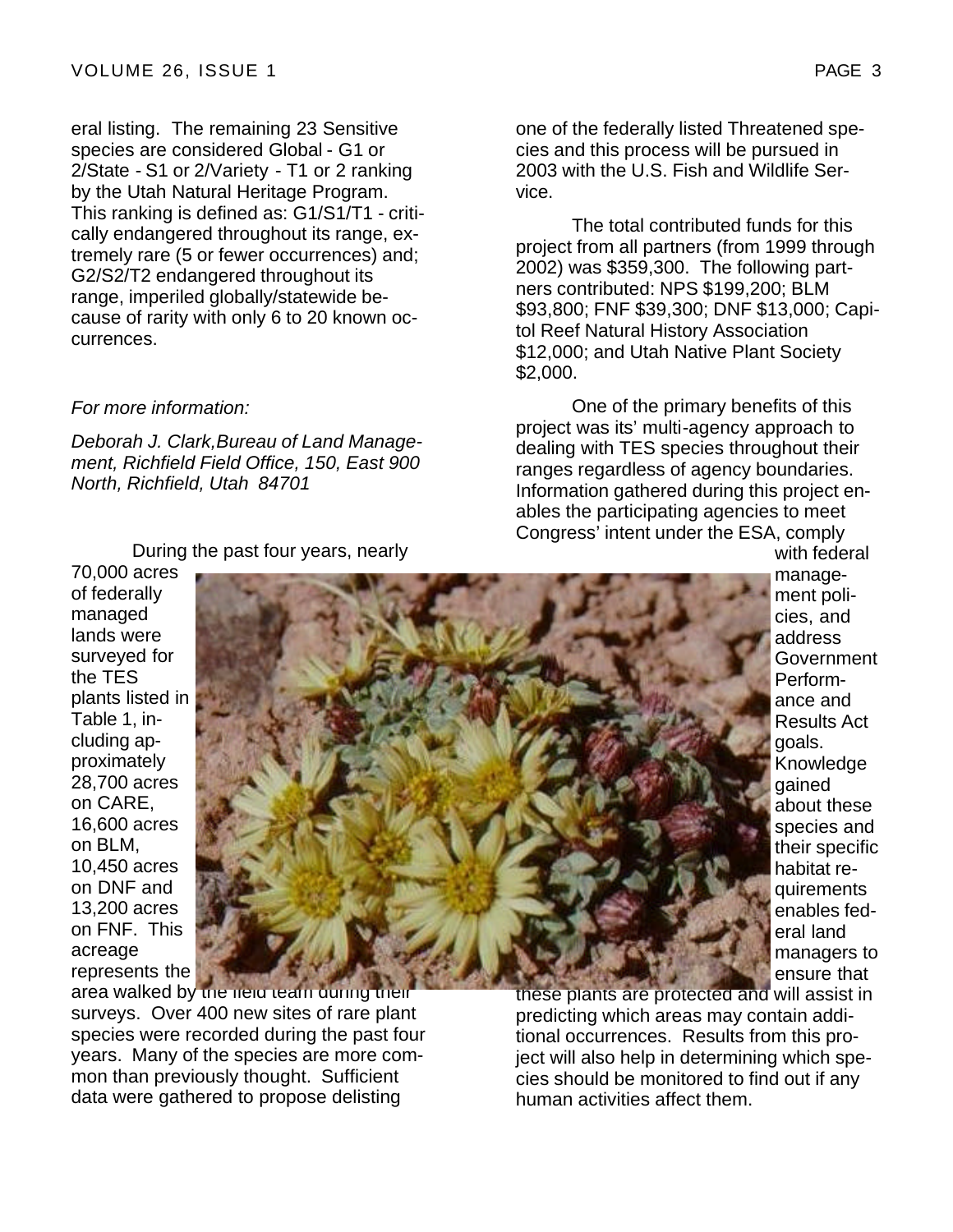## **Table 1. Threatened, Endangered and Sensitive plants recorded during this project (1999 – 2002).**

| <b>Scientific Name*</b>                      | <b>Common Name</b>        | <b>Agency</b>       | #              | <b>Rarity/Legal Status</b>   |
|----------------------------------------------|---------------------------|---------------------|----------------|------------------------------|
| Aliciella cespitosa (formerly Gilia          | Rabbit Valley Gilia       | DNF/FNF/CARE        | 22             | <b>Candidate for listing</b> |
| Aliciella tenuis (formerly Gilia<br>tenuis)  | Mussentuchit Gilia        | CARE/BLM            | 21             | G1/S1                        |
| Astragalus consobrinus                       | <b>Bicknell Milkvetch</b> | <b>BLM</b>          | $\mathbf{1}$   | G2G3/S2S3                    |
| Astragalus harrisonii                        | Harrison's Milkvetch      | CARE                | $\overline{2}$ | G2G3/S2S3                    |
| Astragalus laccoliticus                      | Caineville Milkvetch      | <b>CARE</b>         | $\mathbf{1}$   | G2?/S2?                      |
| Castilleja parvula var. parvula              | Tushar paintbrush         | <b>FNF</b>          | 22             | G2/S2                        |
| Cirsium eatonii var. harrisonii              | Eaton's thistle           | FNF                 | $\overline{4}$ | G4G5T1Q/S1                   |
| Cycladenia humilis var. jonesii              | Jones cycladenia          | <b>CARE</b>         | 1              | Threatened -<br>G3G4T2/S2    |
| Cymopterus beckii                            | Pinnate spring-parsley    | DNF/FNF/CARE        | 42             | G1/S1                        |
| Draba sobolifera                             | Creeping draba            | <b>FNF</b>          | 19             | G2/S2                        |
| Erigeron abajoensis                          | Abajo daisy               | CARE/FNF            | $\overline{c}$ | G1G2/S1S2                    |
| Erigeron awapensis                           | Awapa daisy               | FNF/BLM             | 3              | G1Q/S1                       |
| Erigeron maguirei                            | Maguire's daisy           | CARE/FNF/BLM        | 60             | Threatened-G2/S2             |
| Eriogonum corymbosum var.<br>revealianum     | Reveal's buckwheat        | <b>FNF</b>          | $\mathbf{1}$   | G5T3/S3                      |
| Habenaria zothecina                          | Alcove bog-orchid         | <b>DNF/CARE</b>     | $\overline{7}$ | G2/S2                        |
| Hymenoxys acaulis var. nana                  | Cushion golden-flower     | <b>BLM/FNF/CARE</b> | 30             | G5T1T2/S1S2                  |
| Lomatium junceum                             | Rush Iomatium             | <b>BLM/FNF/CARE</b> | $\overline{7}$ | G2/S2                        |
| Opuntia basilaris var. heilii                | Heil's beavertail         | <b>BLM</b>          | $\mathbf{1}$   | G5T2T3/S2S3                  |
| Pediocactus despainii                        | San Rafael cactus         | CARE/BLM            | 28             | Endangered - G2/S2           |
| Pediocactus winkleri                         | Winklers cactus           | <b>CARE/BLM</b>     | 10             | Threatened - G1/S1           |
| Penstemon cespitosus var. suf-<br>fruticosus | Tushar penstemon          | <b>FNF</b>          | 3              | G5T2/S2                      |
| Physaria acutifola var. purpurea             | Ryberg's twinpod          | <b>FNF</b>          | 1              | G5T2/S2                      |
| Potentilla angilliae                         | Angel's cinquefoil        | <b>DNF</b>          | 18             | G1/S1                        |
| Salix arizonica                              | Arizona willow            | <b>FNF</b>          | 15             | G2G3/S2S3                    |
| Schoencrambe barnebyi                        | Barneby plains-mustard    | <b>BLM</b>          | $\mathbf{1}$   | Endangered - G1/S1           |
| Sclerocactus wrightiae                       | Wright's fishhook cactus  | <b>BLM/CARE</b>     | 15             | Endangered - G2/S2           |
| Senecio castoreus                            | Beaver Mountain groundsel | <b>FNF</b>          | $\overline{7}$ | G1/S1                        |
| Sphaeralcea psoraloides                      | Psoralea globemallow      | <b>BLM</b>          | $\overline{2}$ | G2/S2                        |
| Spiranthes diluvialis                        | Ute's ladies-tresses      | none                | none           | Threatened - G2/S1           |
| Thelesperma subnudum var.                    | Rabbit Valley greenthread | FNF/DNF/CARE        | 16             | G5T1/S1                      |
| Townsendia aprica                            | Last Chance townsendia    | FNF/DNF/BLM/CARE    | 47             | Threatened - G1/S1           |
| Xylorhiza confertifolia                      | Henrieville woody-aster   | <b>DNF</b>          | $\mathbf{1}$   | G2G3/S2S3                    |

\*Scientific names generally follow Welsh (1993).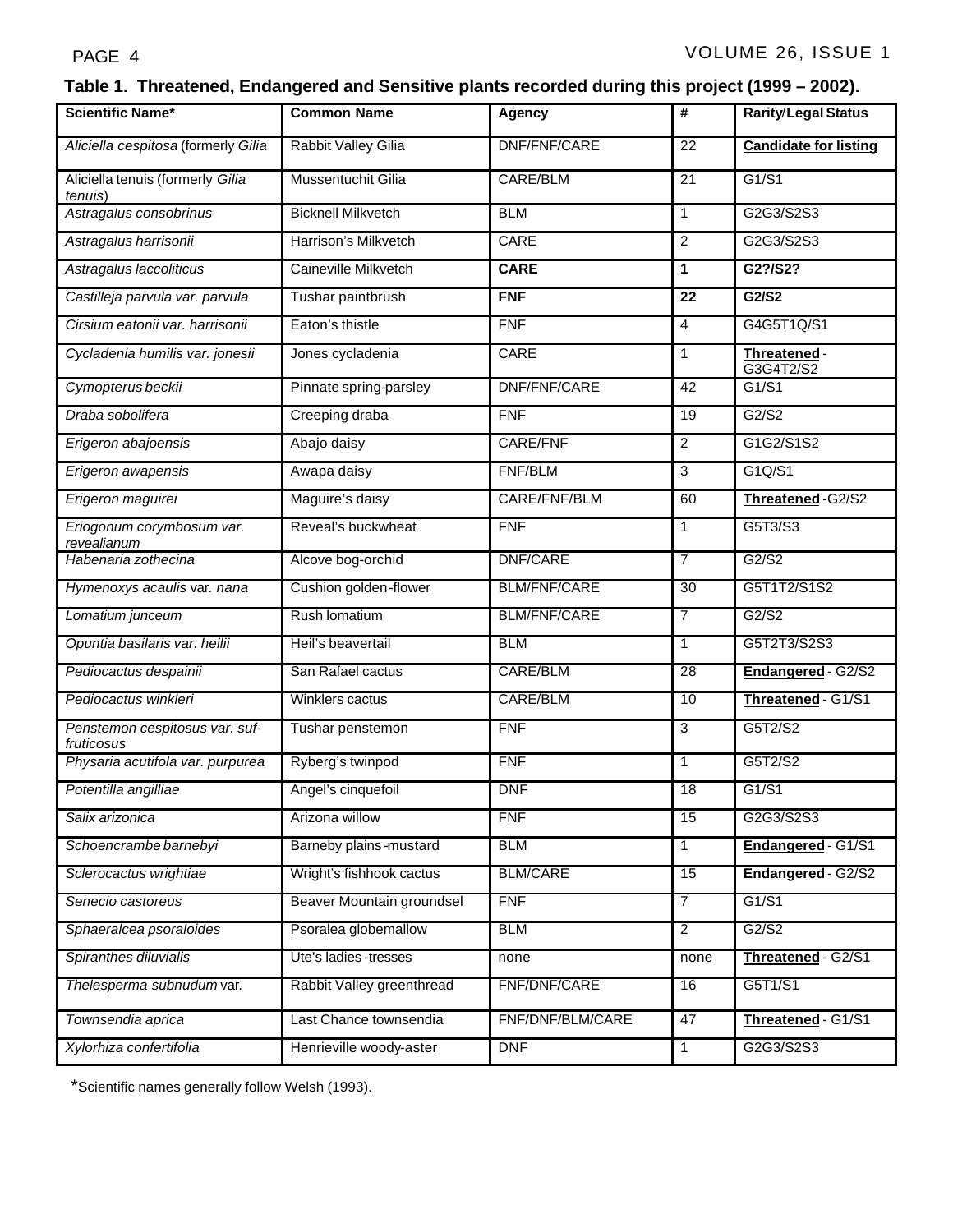## **UNPS Board Members 2003**

**Tami Coleman, unps\_cache@hotmail.com Ben Franklin, nrdwr.bfrankli@state.ut.us Bill King, MZZZYT@aol.com Janett Warner, JanettW@hubwest.com Jo Stolhand, JStolhand@juno.com Kimball Harper, DrKTHarper@aol.com Susan Garvin, sgarvin@wasatch.com Jess Wagstaff**

**Teresa Prendusi, tprendusi@fs.fed.us Larry Meyer Therese Meyer, lmeyer@xmission.com Tony Frates Dave Wallace Eugene Schupp Paula Mohadjer, paulam@jvwcd.org Mindy Wheeler**



David Anderson in the Wasatch Mountains with Curl-leaf Mountain Mahogany (Cercocarpus ledifolius)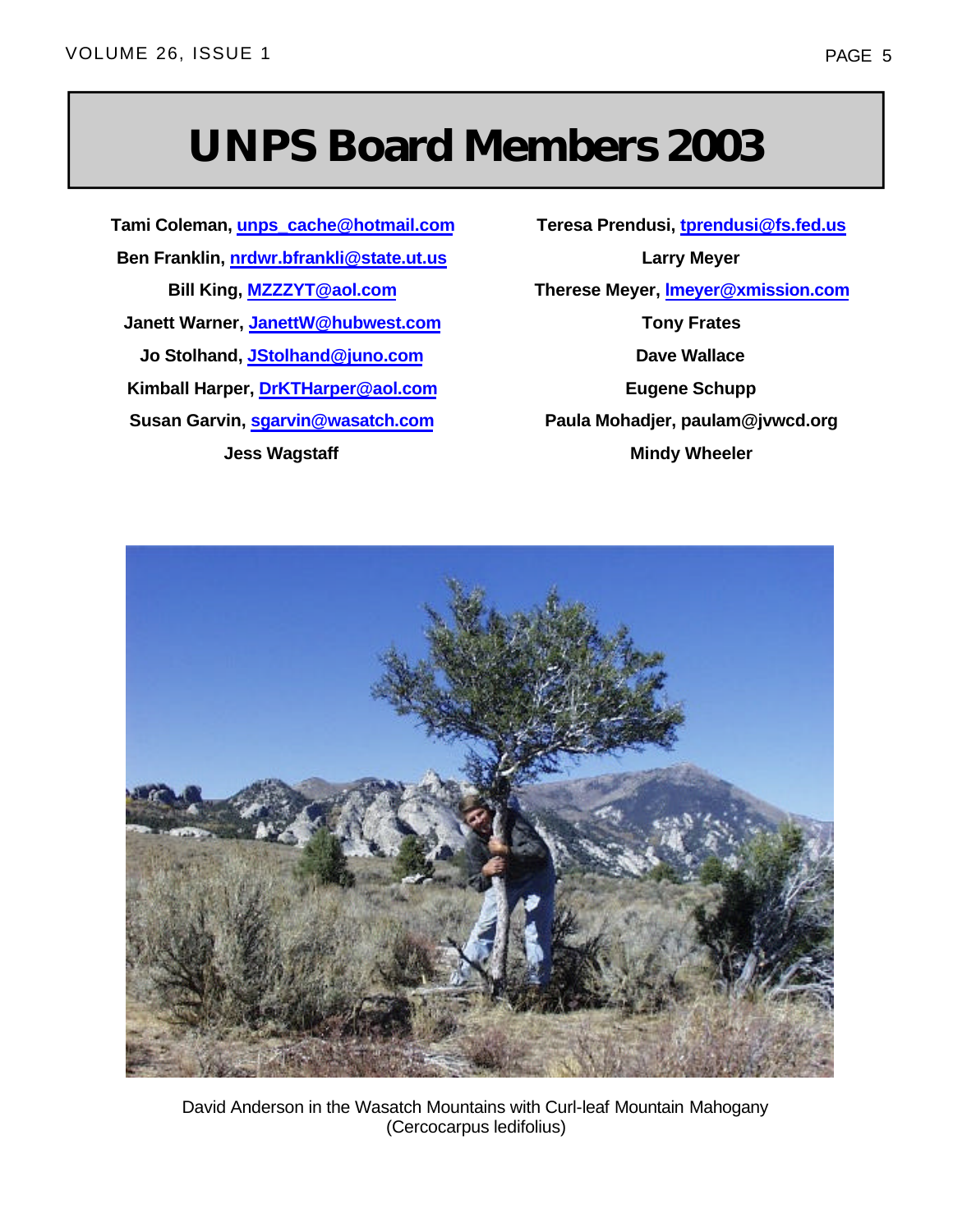## **Utah Native Plant Society for Life!**

### By Tony Frates

 People join the Utah Native Plant Society (UNPS) for many different reasons. For some, it relates to conservation. For others, it is horticulture. For others, it relates to the desire to learn more about the natural world and the veritable treasure trove that Utah landscape contains. For still others, it is a combination of these and other reasons.

 While some may join UNPS for a year simply to try it out and see to what extent it might interest them and/or what benefits they might receive, for most the interest is deep and therefore long term. So even though personal time and involvement may edge and flow over the years, the interest does not. Accordingly, UNPS has from the beginning made available a lifetime membership.

 But, over the lifetime of UNPS (some 25 years this year!), that has remained a wellguarded secret. Until now. Consider this:

(1) For \$250, you can become a lifetime member of UNPS. This is an unbelievably low price; act now before our board of directors wakes up and smells the roses! A lifetime membership with just about any other native plant society or any other conservation organization for that matter, would be a lot more (more like \$500, \$1000, \$2500 or more).

(2) Do the math. Many of us have already easily paid this much in membership fees over the years (even though UNPS membership fees have always been incredibly low – in what other organization could you be a member for \$15?)

(3) Show your support and help us do more. In 25 years we've spent thousands of hours dedicated to the cause of appreciating, preserving and conserving Utah's native flora. We've spent thousands of dollars on research projects

through our grants program. We've helped to build awareness and knowledge thru the extensive Utah Heritage Garden program. And our organization has established chapters throughout the state. But we've also just barely scratched the surface. The threatened plant species around which local botanists rallied around and which led to the formation of UNPS in the late 70's are every bit as much in peril today as they were then. Population and development activities have increased at an alarming rate. Exotic species are threatening the welfare of our plant species at an equally alarming rate. The endangered species act remains under continual attack and our state laws remain primitive. The bulk of our citizens still think that "wild" plants are weeds. Efforts must continue and at an accelerated pace, and funding ultimately becomes an essential ingredient determining how much we can and cannot do.

(4) Get a nice tax break. UNPS is a qualified 501(c)(3) non-profit organization. That means that your \$250 is a tax deductible charitable contribution.

(5) Never hassle with renewing your membership again. Ever.

(6) Be a part of the first group of people to ever join UNPS as LIFETIME members and get your name in the newsletter (we will of course respect any/all requests to remain anonymous). Here are our current lifetime members who deserve a round of applause for their foresight and support of our cause: **Leila Shultz**; **Karen Halliday**; **Phil Wannamaker**; **J. Keith & Lillian Hayes**; **Rick DeLappe and Cheryl Decker**; **Larry and Corky England**. (Did we miss anyone? If so, we apologize, please E-mail us at unps@unps.org so that we can update our list.)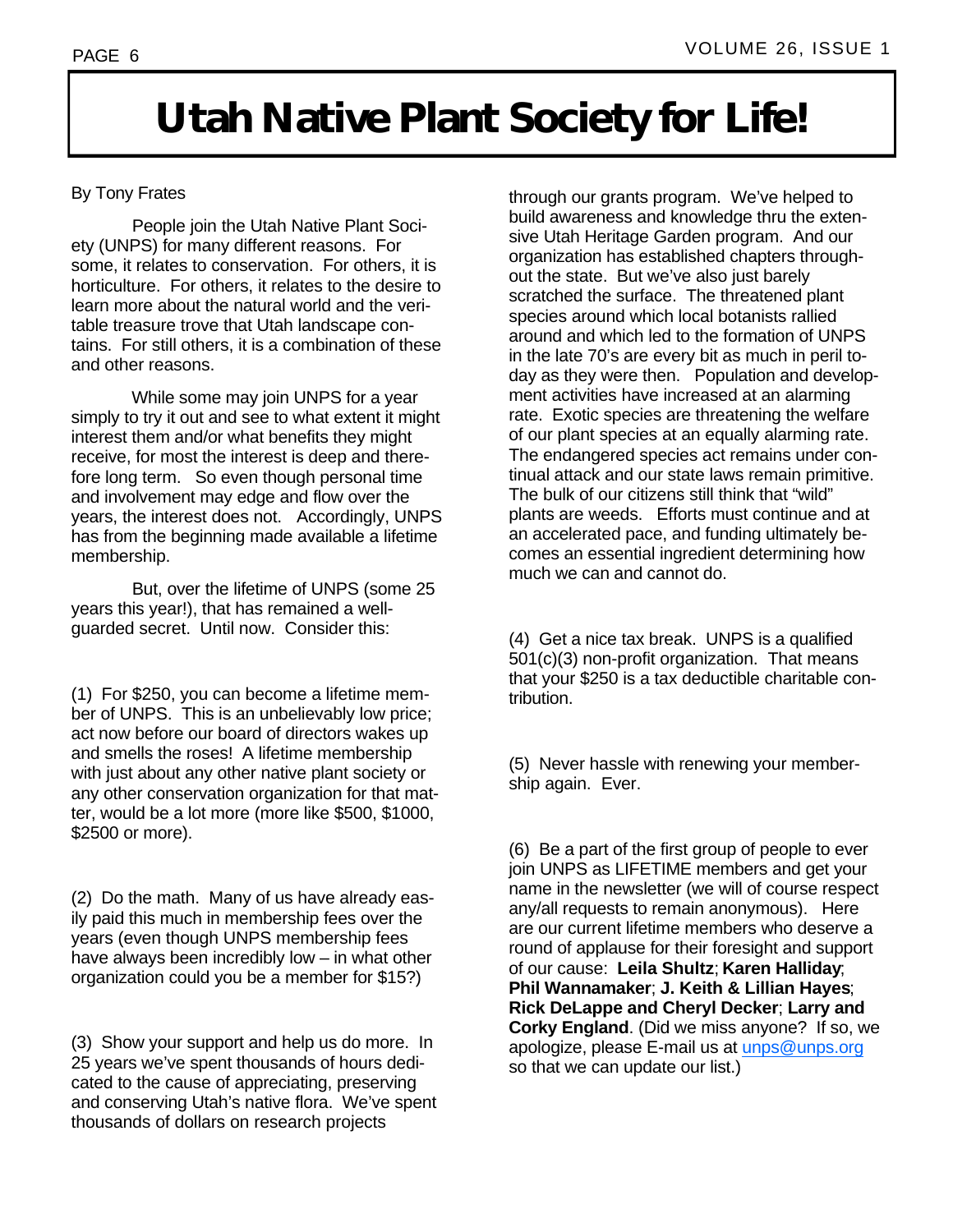(7)Has UNPS been worth it to you whether directly or indirectly at a \$10 per year rate for the last 25 years as an organization? Or, looking at it another way, how about joining us for the next 25 years?

 Don't want to write out a check? No problem. Go to www.unps.org, click on Membership then Membership (Renewal or New) Application. Scroll down to "Lifetime" and click on PayPal and pay us by credit card! (Even if becoming a lifetime member right now is not feasible for you, note that you can renew your current membership in this same fashion.) Or just write out a check and send it to:

Utah Native Plant Society, P.O. Box 520041, Salt Lake City UT 84152-0041

Here's one last reason: **become a lifetime member in 2003** to help us celebrate our 25<sup>th</sup> anniversary as an organization and we'll send you our popular Utah Wildflowers and Endangered and Threatened Plants of Utah posters **absolutely free**!

While UNPS will survive regardless of how many members it has, the member base ultimately determines its vitality. So to all of our current members at whatever level you have chosen to join, thank you!

# **Events and Chapter News**

Wayne Grzymkolski, Landscaping Supervisor Region 2 for Utah Department of Transportation (UDOT) has asked UNPS to organize weeding groups for Spring 2003 along the native plant landscaped sections of Interstate 215 through Salt Lake City. These are primarily tree and shrub plantings. The plantings have been completed in so-called "amoebas"; areas irrigated with sprinklers; UDOT would have preferred to use targeted drip systems but there were insufficient funds. Weeds have become a problem because of the sprinkler irrigation.

They have used some herbicides, and they may also utilize some biological controls on several species, but what is really needed is native- versus invasive weeds-educated hand weeding. If you have a church, Scout, or other group who could be enlisted for a Saturday morning or after school, UNPS could provide a team leader to show the group which are desirable plants and which are weeds to be pulled.

People interested in participating in hand weeding will be organized into Adopt-a-Highway type groups. Contact Therese Meyer (801 272-3275 or email tmeyer@xmission.com) if you are interested in this project.